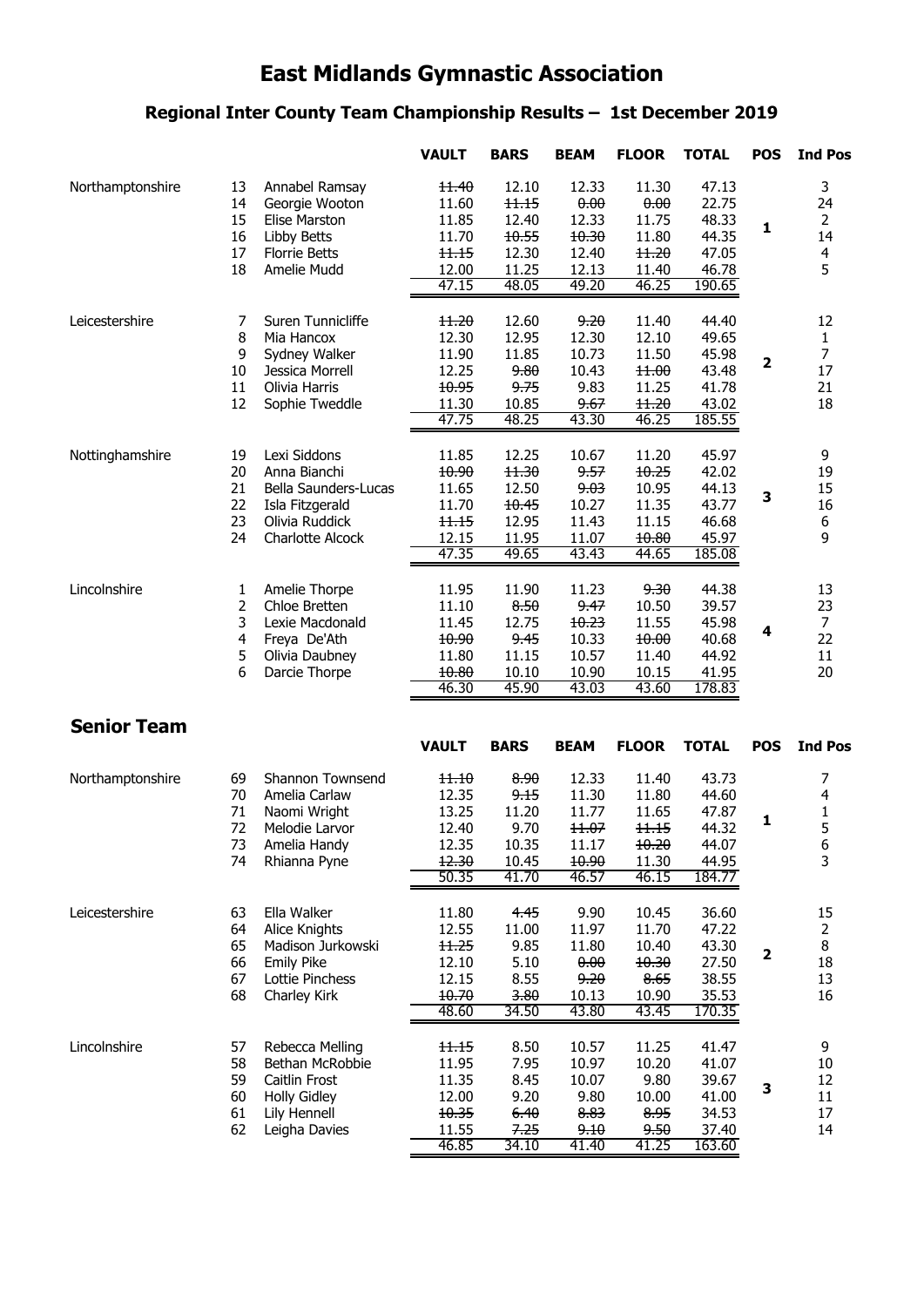## **East Midlands Gymnastic Association**

#### **Regional Inter County Team Championship Results – 1st December 2019**

#### **Floor & Vault Teams**

| 8/9 Years Team      |                      |                                                                                    | <b>VAULT</b>                              | <b>FLOOR</b>                              | <b>TOTAL</b>                              | <b>POS</b>              | <b>Ind Pos</b>                         |
|---------------------|----------------------|------------------------------------------------------------------------------------|-------------------------------------------|-------------------------------------------|-------------------------------------------|-------------------------|----------------------------------------|
| Nottinghamshire     | 37<br>38<br>39<br>40 | Megan Havercroft<br>Xyla Parris<br>Tamiyah Smith Barlow<br>Nikola Cernavska        | 11.75<br>11.75<br>11.70<br>11.70<br>46.90 | 11.90<br>11.85<br>11.55<br>11.95<br>47.25 | 23.65<br>23.60<br>23.25<br>23.65<br>94.15 | 1                       | 1<br>3<br>4<br>1                       |
| Northamptonshire    | 33<br>34<br>35<br>36 | Eve Burgess<br>Rochelle Mwarewango<br>Amber Pearson<br>Eryn Billingham             | 11.90<br>10.80<br>11.70<br>10.40<br>44.80 | 11.30<br>11.20<br>10.90<br>11.00<br>44.40 | 23.20<br>22.00<br>22.60<br>21.40<br>89.20 | 2                       | 5<br>12<br>7<br>15                     |
| Leicestershire      | 29<br>30<br>31<br>32 | Zena Wightman<br>Katie Brooks<br>Julia Lato<br>Daisy Mcnulty                       | 11.55<br>11.80<br>11.45<br>11.80<br>46.60 | 10.75<br>11.15<br>10.60<br>9.90<br>42.40  | 22.30<br>22.95<br>22.05<br>21.70<br>89.00 | 3                       | 8<br>6<br>11<br>13                     |
| <b>Lincolnshire</b> | 25<br>26<br>27<br>28 | Maisie Goodburn<br>Lacey Taylor<br><b>Evie Evans</b><br>Niamh Jenkins              | 11.55<br>10.75<br>11.00<br>11.00<br>44.30 | 10.60<br>10.55<br>10.65<br>11.30<br>43.10 | 22.15<br>21.30<br>21.65<br>22.30<br>87.40 | 4                       | 10<br>16<br>14<br>8                    |
| 10/11 Years Team    |                      |                                                                                    | <b>VAULT</b>                              | <b>FLOOR</b>                              | <b>TOTAL</b>                              | <b>POS</b>              | <b>Ind Pos</b>                         |
|                     |                      |                                                                                    |                                           |                                           |                                           |                         |                                        |
| Nottinghamshire     | 53<br>54<br>55<br>56 | Erin Broughton<br>Esme Longden<br>Lola Wheatcroft<br><b>Evie Morris</b>            | 11.85<br>11.90<br>11.95<br>12.25<br>47.95 | 12.30<br>12.05<br>11.85<br>11.40<br>47.60 | 24.15<br>23.95<br>23.80<br>23.65<br>95.55 | 1                       | 1<br>$\overline{\mathbf{c}}$<br>3<br>5 |
| Northamptonshire    | 49<br>50<br>51<br>52 | Martha Broadhurst<br>Oliwia Druzkowska<br><b>Holly Hall</b><br><b>Tamzin Locke</b> | 11.75<br>11.80<br>11.65<br>11.65<br>46.85 | 11.45<br>11.10<br>11.05<br>11.70<br>45.30 | 23.20<br>22.90<br>22.70<br>23.35<br>92.15 | $\overline{\mathbf{2}}$ | 8<br>9<br>10<br>7                      |
| <b>Lincolnshire</b> | 41<br>42<br>43<br>44 | Grace Barlow<br>Poppy Purbrick<br>Maribel Loy<br>Isla Ward                         | 11.90<br>12.15<br>10.75<br>10.95<br>45.75 | 11.80<br>11.50<br>10.90<br>11.10<br>45.30 | 23.70<br>23.65<br>21.65<br>22.05<br>91.05 | 3                       | 4<br>5<br>16<br>15                     |